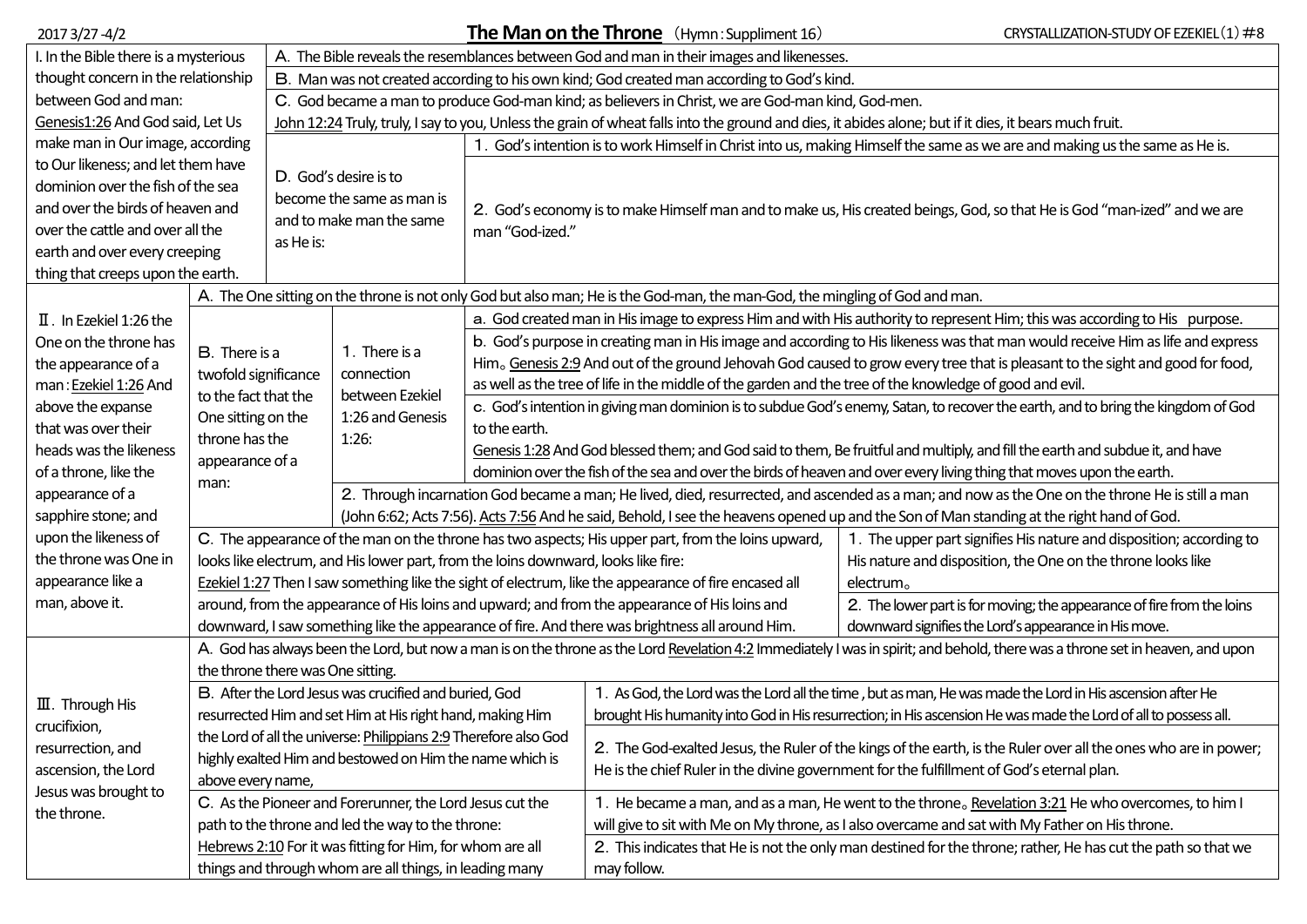|                                             | sons into glory, to make the Author of their salvation perfect |                                                                                                     |                                                                                                                                                                   |                                                                  | 3. God intends to bring us into glory and to set us on the throne.                                                                                      |                                                                  |  |  |  |
|---------------------------------------------|----------------------------------------------------------------|-----------------------------------------------------------------------------------------------------|-------------------------------------------------------------------------------------------------------------------------------------------------------------------|------------------------------------------------------------------|---------------------------------------------------------------------------------------------------------------------------------------------------------|------------------------------------------------------------------|--|--|--|
|                                             | through sufferings.                                            |                                                                                                     |                                                                                                                                                                   |                                                                  | Revelation 22:5 And night will be no more; and they have no need of the light of a lamp and of the light of the                                         |                                                                  |  |  |  |
|                                             |                                                                |                                                                                                     |                                                                                                                                                                   |                                                                  | sun, for the Lord God will shine upon them; and they will reign forever and ever.                                                                       |                                                                  |  |  |  |
| IV. God's intention is to                   |                                                                |                                                                                                     | A. God's mind is on man; He wants man to express Him and to exercise His authority.                                                                               |                                                                  |                                                                                                                                                         |                                                                  |  |  |  |
| work on man in order that                   |                                                                |                                                                                                     | B. God desires to manifest Himself through man and to reign through man.                                                                                          |                                                                  |                                                                                                                                                         |                                                                  |  |  |  |
| man can be on the                           |                                                                | C. God's goal is to bring us to the                                                                 |                                                                                                                                                                   |                                                                  | 1. God will not be satisfied until we are on the throne; He cannot receive the full glory until we are brought to the throne.                           |                                                                  |  |  |  |
| throne:                                     | throne; His desire is to make us                               |                                                                                                     |                                                                                                                                                                   | 2. God's kingdom cannot come in full until we are on the throne. |                                                                                                                                                         |                                                                  |  |  |  |
| Psalms 8:4 What is mortal                   | people of the throne:                                          |                                                                                                     | 3. God's enemy will not be subdued until we are on the throne.                                                                                                    |                                                                  |                                                                                                                                                         |                                                                  |  |  |  |
| man, that You remember                      |                                                                |                                                                                                     | 1. The greatest difficulty God faces in the universe is that His throne has been opposed and attacked by rebel forces.                                            |                                                                  |                                                                                                                                                         |                                                                  |  |  |  |
| him, And the son of man,                    | D. God desires                                                 |                                                                                                     | 2. In his rebellion against God's throne, Satan intended to exalt his throne and thereby to intrude upon God's authority.                                         |                                                                  |                                                                                                                                                         |                                                                  |  |  |  |
| that You visit him?                         | to bring us to the                                             |                                                                                                     | 3. From the time of Satan's rebellion until now, there has been a dispute regarding authority; much of what is happening on earth today is an                     |                                                                  |                                                                                                                                                         |                                                                  |  |  |  |
| 5 You have made him a                       | throne because                                                 |                                                                                                     | expression of Satan's resistance to God's throne.                                                                                                                 |                                                                  |                                                                                                                                                         |                                                                  |  |  |  |
| little lower than angels                    | of the rebellion                                               |                                                                                                     | 4. God's intention is to cast Satan down and to redeem many of those taken captive by Satan and to bring them to His throne.                                      |                                                                  |                                                                                                                                                         |                                                                  |  |  |  |
| And have crowned him                        | of Satan against                                               |                                                                                                     | 5. There needs to be a people who have been gained by God so that through them the authority of God can be executed and the kingdom of God can come to the earth. |                                                                  |                                                                                                                                                         |                                                                  |  |  |  |
| with glory and honor.                       | God's throne:                                                  |                                                                                                     | 6. We should desire to reign-to exercise authority for God-and to enjoy the blessing of reigning for God.                                                         |                                                                  |                                                                                                                                                         |                                                                  |  |  |  |
| 6 For You have caused                       |                                                                |                                                                                                     |                                                                                                                                                                   |                                                                  | 1. Christ is on the throne, and they also will be on the throne.                                                                                        |                                                                  |  |  |  |
| him to rule over the works                  | E. The overcomers will be on the                               |                                                                                                     |                                                                                                                                                                   |                                                                  |                                                                                                                                                         |                                                                  |  |  |  |
| of Your hands; You have                     |                                                                | throne with Christ as His co-kings:                                                                 |                                                                                                                                                                   |                                                                  | 2. Christ has all the authority, and the overcomers will share in this authority to rule over the nations.                                              |                                                                  |  |  |  |
| put all things under his                    |                                                                |                                                                                                     |                                                                                                                                                                   |                                                                  | Revelation 2:26 And he who overcomes and he who keeps My works until the end, to him I will give authority over the nations.                            |                                                                  |  |  |  |
| feet:                                       |                                                                |                                                                                                     |                                                                                                                                                                   |                                                                  |                                                                                                                                                         |                                                                  |  |  |  |
|                                             | A. If we would                                                 | 1. As believers, we have Christ with<br>all His human virtues dwelling in us to<br>be our humanity: |                                                                                                                                                                   |                                                                  | a. Every aspect of our daily walk should conform to the Lord's humanity in our spirit (Rom. 8:4).                                                       |                                                                  |  |  |  |
|                                             | have the proper                                                |                                                                                                     |                                                                                                                                                                   |                                                                  | b. As we live under the Lord's ruling and experience Christ's humanity, we will never be out of balance;                                                |                                                                  |  |  |  |
|                                             | human virtues, we                                              |                                                                                                     |                                                                                                                                                                   |                                                                  | rather, everything will be properly proportioned.                                                                                                       |                                                                  |  |  |  |
| V. In order to be<br>brought to the throne, | need the humanity<br>of Jesus:                                 |                                                                                                     | 2. We need to eat Christ as the meal offering to become the reproduction of Christ and to live the life of a God-man.                                             |                                                                  |                                                                                                                                                         |                                                                  |  |  |  |
| we need to experience                       | B. God's complete                                              |                                                                                                     | 1. We have been regenerated with a divine, spiritual, heavenly, kingly, and royal life; this life enables us to reign as kings.                                   |                                                                  |                                                                                                                                                         |                                                                  |  |  |  |
| the humanity of Jesus                       | salvation is for us to reign                                   |                                                                                                     |                                                                                                                                                                   |                                                                  | a. Christ is a pattern of reigning in life by being under the ruling of the divine life of the Father. Matthew 8:9                                      |                                                                  |  |  |  |
| with its virtues and to                     | in life by the abundance of                                    |                                                                                                     |                                                                                                                                                                   | 2. In practice, to reign in life is                              | For I also am a man under authority, having soldiers under me. And I say to this one, Go, and he goes; and to                                           |                                                                  |  |  |  |
| reign in life:                              | grace and of the gift of                                       |                                                                                                     | to be under the ruling of the                                                                                                                                     |                                                                  | another, Come, and he comes; and to my slave, Do this, and he does it.                                                                                  |                                                                  |  |  |  |
| Ephesians4:1                                | righteousness:                                                 |                                                                                                     | divine life:                                                                                                                                                      |                                                                  | b. When we are under the ruling of the divine life, we have the sense that we are enthroned as kings to reign                                           |                                                                  |  |  |  |
| I beseech you                               | Romans 5:17 For if by the                                      |                                                                                                     |                                                                                                                                                                   |                                                                  | over all things.                                                                                                                                        |                                                                  |  |  |  |
| therefore, I, the                           | offense of the one death                                       |                                                                                                     | 3. To reign in life is to conquer, subdue, and rule over Satan, the world, sin, the flesh, ourselves, all kinds of insubordination, and all the                   |                                                                  |                                                                                                                                                         |                                                                  |  |  |  |
| prisoner in the Lord, to                    | reigned through the one,                                       |                                                                                                     | environmental circumstances. Romans 8:35 Who shall separate us from the love of Christ? Shall tribulation or anguish or persecution or famine                     |                                                                  |                                                                                                                                                         |                                                                  |  |  |  |
| walk worthily of the                        | much more those who                                            |                                                                                                     | or nakedness or peril or sword? 37 But in all these things we more than conquer through Him who loved us.                                                         |                                                                  |                                                                                                                                                         |                                                                  |  |  |  |
| calling with which you                      | receive the abundance of                                       |                                                                                                     |                                                                                                                                                                   |                                                                  |                                                                                                                                                         | a. We need to come again and again to the divine source and open |  |  |  |
| were called.                                |                                                                | grace and of the gift of                                                                            |                                                                                                                                                                   |                                                                  | 4. If we would reign in life, we need to continually receive the abundance<br>of grace, the fullness of the enjoyment of God: Romans 5:21 In order that | ourselves from the depths of our being to be filled with God as  |  |  |  |
|                                             | righteousness will reign in                                    |                                                                                                     | just as sin reigned in death, so also grace might reign through righteousness<br>unto eternal life through Jesus Christ our Lord.                                 |                                                                  |                                                                                                                                                         | grace.                                                           |  |  |  |
|                                             | life through the One, Jesus                                    |                                                                                                     |                                                                                                                                                                   |                                                                  |                                                                                                                                                         | b. The more we receive the abundance of grace, the more we reign |  |  |  |
|                                             | Christ.                                                        |                                                                                                     |                                                                                                                                                                   |                                                                  |                                                                                                                                                         | in life.                                                         |  |  |  |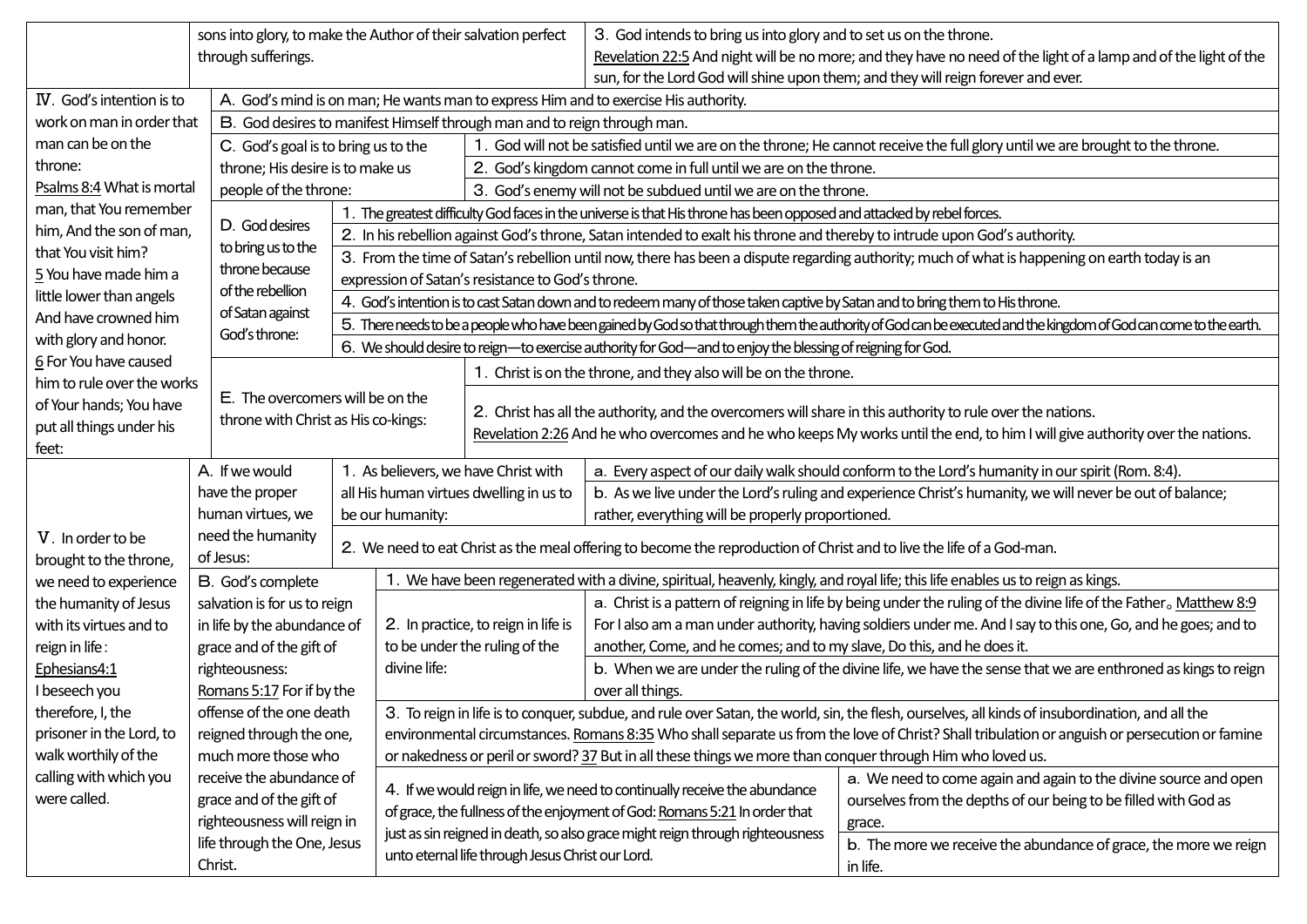### Experience:

## $\Omega$  God's economy is not to make us a good person but to make us a god man:

God's economy and plan is to make Himself man and to make us, His created beings, "God," so that He is "man-ized" and we are "God-ized." In the end, He and we, we and He, all become God-men. Hence, it is not enough for us to be good men, spiritual men, or holy men. These are not what God is after. What God wants today is God-men. God does not expect us to improve ourselves, because God is not after our being good men. He wants us to be God-men. He is our life and everything to us for the purpose that we would express Him and live Him out.

### Business life model:

People need to be brought up according to the standards of right and wrong, culture, and morality until their childhood. But after reaching adulthood, a Christian should not be in accordance with normality of right and wrong, culture, and morality, but should walk by the spirit and be a God man. Such a walk far transcends the path of right and wrong, and culture.

### Galatians5:16 But I say, Walk by the Spirit.

You need to constantly utilize your spirit, deal with conscience, and train to walk according to the spirit. Japanese tend to be "generous to fault", therefore not easy to express their true feelings. They concentrate on avoiding external conflicts, and not able to say their true intention. For example, a new employee in the company works diligently, however he pays too much attention to the little details, his efficiency became extremely bad and had to start working overtime. In such a case, the boss or a colleague senior to him should grasp the overview of his work, ignore the non-critical details (consider it later if necessary), and instruct him to proceed efficiently before the work. However, in many cases, this new employee is working hard, so it may be difficult to convey such true intention. When thinking about this new employee empathically, do convey your true intention for the sake of his growth and instruct him as follows. "In the company, need not to get into business from details, carry out your work with an overview, by doing that you will grow and significantly improve the efficiency of your work. Also, diligence is your strong point and important, no need to deny it, keep up the good work. Be careful not to get too serious when you say this. Rather, you should say it in a bright atmosphere. If you do this, that new employee will be grateful for the guidance you provided. Actually, the walk of God man is full of virtue and light, people will be attracted to you, all the activities of darkness and any unbalanced actions will be driven out. If you take advantage of your spirit in the workplace and walk according to that spirit, you will express Jesus' exceptional personality, become a person who walks in the light, and hence become an outstanding person.

## ②God's wish is to make us a people on the throne:

In Revelation 3:21 the Lord Jesus says, "He who overcomes, to him I will give to sit with Me on My throne, as I also overcame and sat with My Father on His throne."…God's intention is to take us to the throne. His desire is to make us people of the throne. God's kingdom cannot come in full until we are on the throne. Furthermore, God's enemy will not be subdued until we are on the throne. God's goal, therefore, is not merely to deliver us out of hell but to bring us to the throne.

### Marriage life model:

The salvation of God brings you to the church life and the enjoyment of the life of God, which delivers you from the destruction of the burning fire. You were saved from perishing the day you got saved. Hallelujah! Thank the Lord for His salvation. But that is not the purpose of salvation. You will gradually grow in life from the day you got saved. Your marriage is under the same principle. The wedding day is such a wonderful day, but from that day on you will have to labor for the building of a healthy marriage. Under the guidance of the Lord you were able to get acquainted with your spouse, you came to love each other, and got married. However, the wedding ceremony is not the goal of marriage. If we do not build a healthy marriage life, there will be many problems in our marriage life, mutual love will end up getting cold, and eventually it can lead to an in-home separation. But, you as a Christian can overcome this problem, because there is the strong love of Christ, a love that is victorious.

Romans8:35 Who shall separate us from the love of Christ? Shall tribulation or anguish or persecution or famine or nakedness or peril or sword?

37 But in all these things we more than conquer through Him who loved us.

With this love, continue to love your spouse and survive all difficulties between the husband and wife together. Not only at the time of your wedding or while being the newlyweds, it may be difficult to stay on loving your spouse; but it is a very precious matter. God supports you in the building up of a healthy marriage. In the end God will make you the one who is on the throne. The one who is on the throne will rule over all things and all man in the Lord. You can continue to love one another and dominate the disagreement of personality in the marriage life; the discord that comes from the difference of the living environments you grew up from.

# ③Eat the transcendent personality of Jesus prophesied by the meal offering and have a normal everyday life:

We need all the human virtues in order to put Satan to shame… If the Lord's humanity does not agree with what we are doing, we must say, "Lord, I will never go against Your humanity within me in this matter. I will simply give it up." If we do this, we will all have a